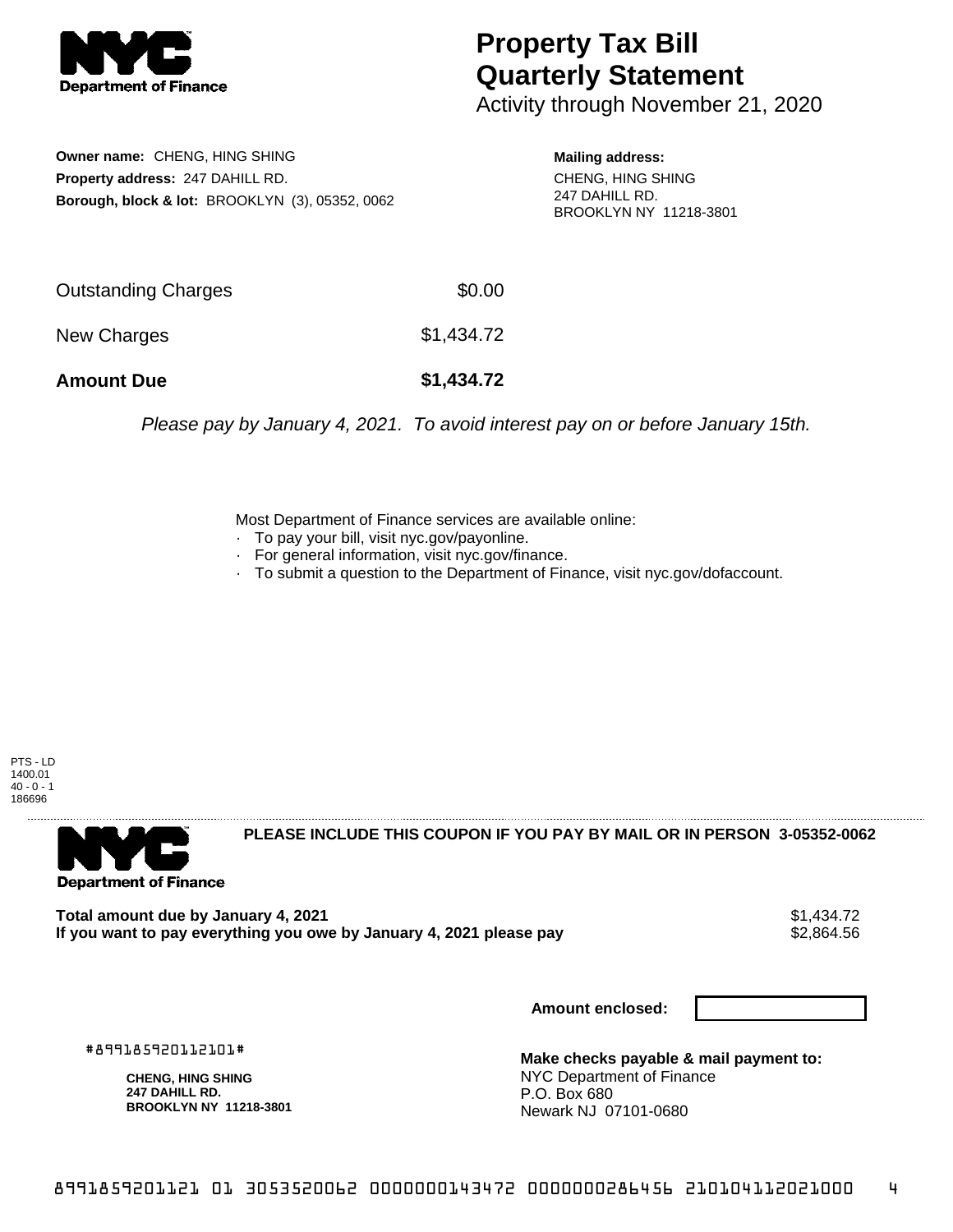

| <b>Billing Summary</b>                                                                                         | <b>Activity Date Due Date</b>           | Amount        |
|----------------------------------------------------------------------------------------------------------------|-----------------------------------------|---------------|
| Outstanding charges including interest and payments                                                            |                                         | \$0.00        |
| <b>Finance-Property Tax</b>                                                                                    | 01/01/2021                              | \$1,452.30    |
| Adopted Tax Rate                                                                                               |                                         | $$-17.58$     |
| <b>Total amount due</b>                                                                                        |                                         | \$1,434.72    |
| <b>Tax Year Charges Remaining</b>                                                                              | <b>Activity Date</b><br><b>Due Date</b> | <b>Amount</b> |
| <b>Finance-Property Tax</b>                                                                                    | 04/01/2021                              | \$1,452.30    |
| <b>Adopted Tax Rate</b>                                                                                        |                                         | $$-17.58$     |
| Total tax year charges remaining                                                                               |                                         | \$1,434.72    |
| If you want to pay everything you owe by January 4, 2021 please pay                                            |                                         | \$2,864.56    |
| If you pay everything you owe by January 4, 2021, you would save:                                              |                                         | \$4.88        |
| How We Calculated Your Property Tax For July 1, 2020 Through June 30, 2021                                     |                                         |               |
|                                                                                                                | Overall                                 |               |
| Tax class 1 - Small Home, Less Than 4 Families                                                                 | <b>Tax Rate</b>                         |               |
| Original tax rate billed                                                                                       | 21.1670%                                |               |
| New Tax rate                                                                                                   | 21.0450%                                |               |
| Estimated Market Value \$1,081,000                                                                             |                                         |               |
|                                                                                                                |                                         | <b>Taxes</b>  |
| <b>Billable Assessed Value</b>                                                                                 | \$28,843                                |               |
| <b>Taxable Value</b>                                                                                           | \$28,843 x 21.0450%                     |               |
| <b>Tax Before Abatements and STAR</b>                                                                          | \$6,070.04                              | \$6,070.04    |
| Basic Star - School Tax Relief                                                                                 | $$-1,410.00$                            | $$-296.00**$  |
| Annual property tax                                                                                            |                                         | \$5,774.04    |
| Original property tax billed in June 2020                                                                      |                                         | \$5,809.20    |
| Change In Property Tax Bill Based On New Tax Rate                                                              |                                         | $$ -35.16$    |
| ** This is your NYS STAR tax savings. For more information, please visit us at nyc.gov/finance or contact 311. |                                         |               |

Please call 311 to speak to a representative to make a property tax payment by telephone.

## **Home banking payment instructions:**

- 1. **Log** into your bank or online bill pay website.
- 2. **Add** the new payee: NYC DOF Property Tax. Enter your account number, which is your boro, block and lot, as it appears here: 3-05352-0062 . You may also need to enter the address for the Department of Finance. The address is P.O. Box 680, Newark NJ 07101-0680.
- 3. **Schedule** your online payment using your checking or savings account.

## **Did Your Mailing Address Change?**

If so, please visit us at **nyc.gov/changemailingaddress** or call **311.**

When you provide a check as payment, you authorize us either to use information from your check to make a one-time electronic fund transfer from your account or to process the payment as a check transaction.